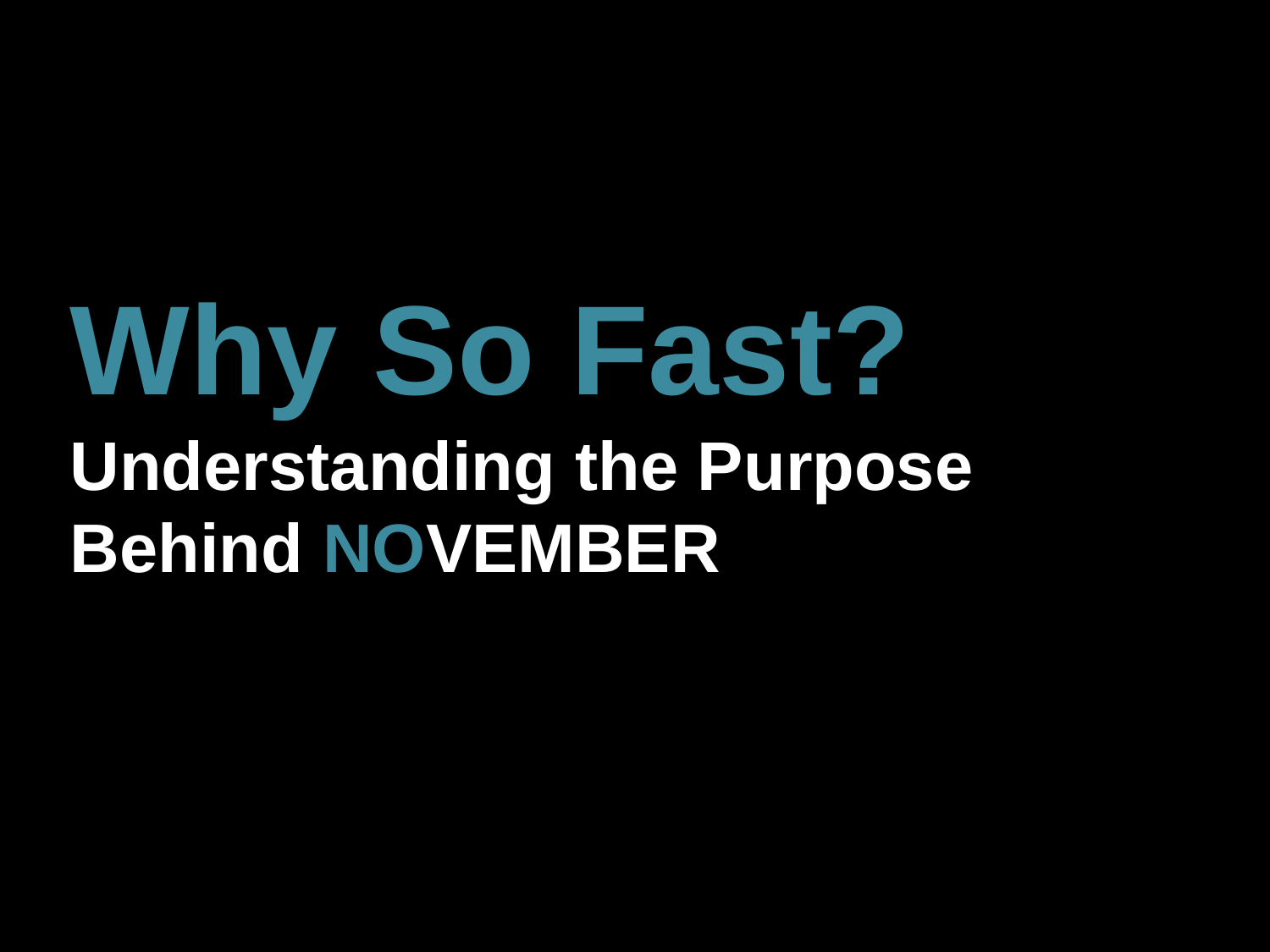# **Why So Fast?**

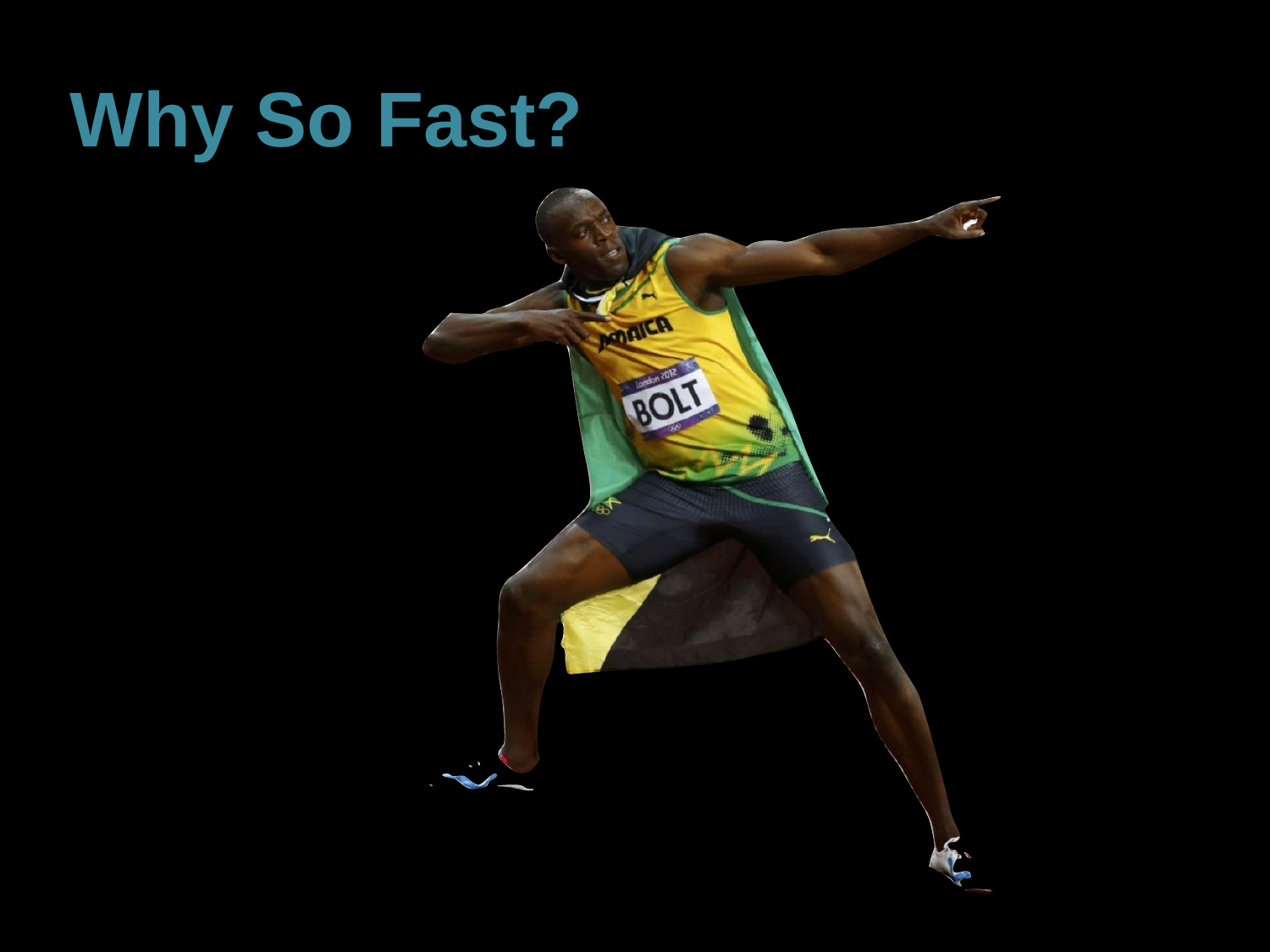• **Matthew 6:16** "And when you fast, do not look gloomy like the hypocrites, for they disfigure their faces that their fasting may be seen by others. Truly, I say to you, they have received their reward. **17** But when you fast, anoint your head and wash your face, **18** that your fasting may not be seen by others but by your Father who is in secret. And your Father who sees in secret will reward you."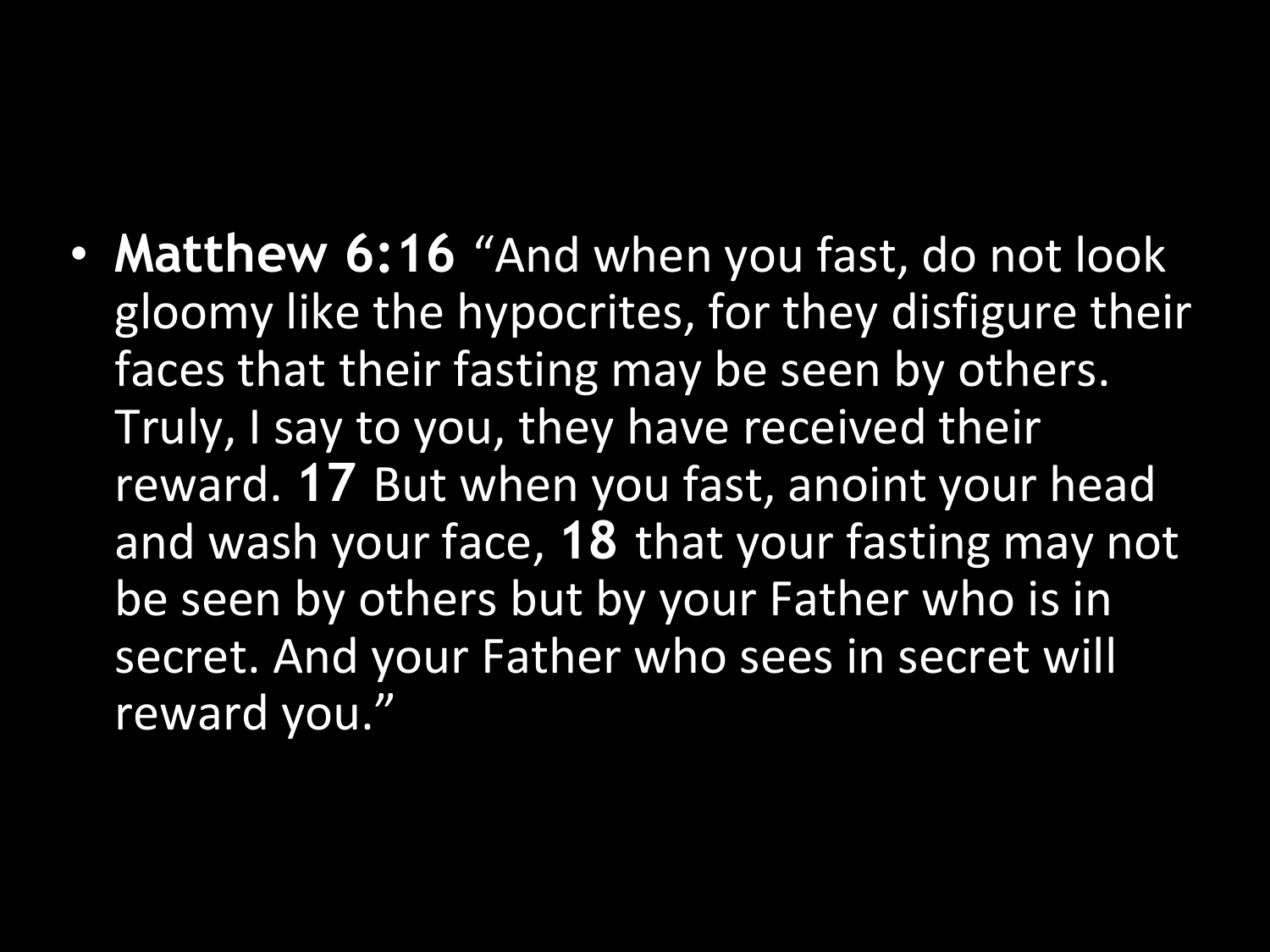# **NOVEMBER** A time to **fast** and pray together and say YES to the power of the Holy Spirit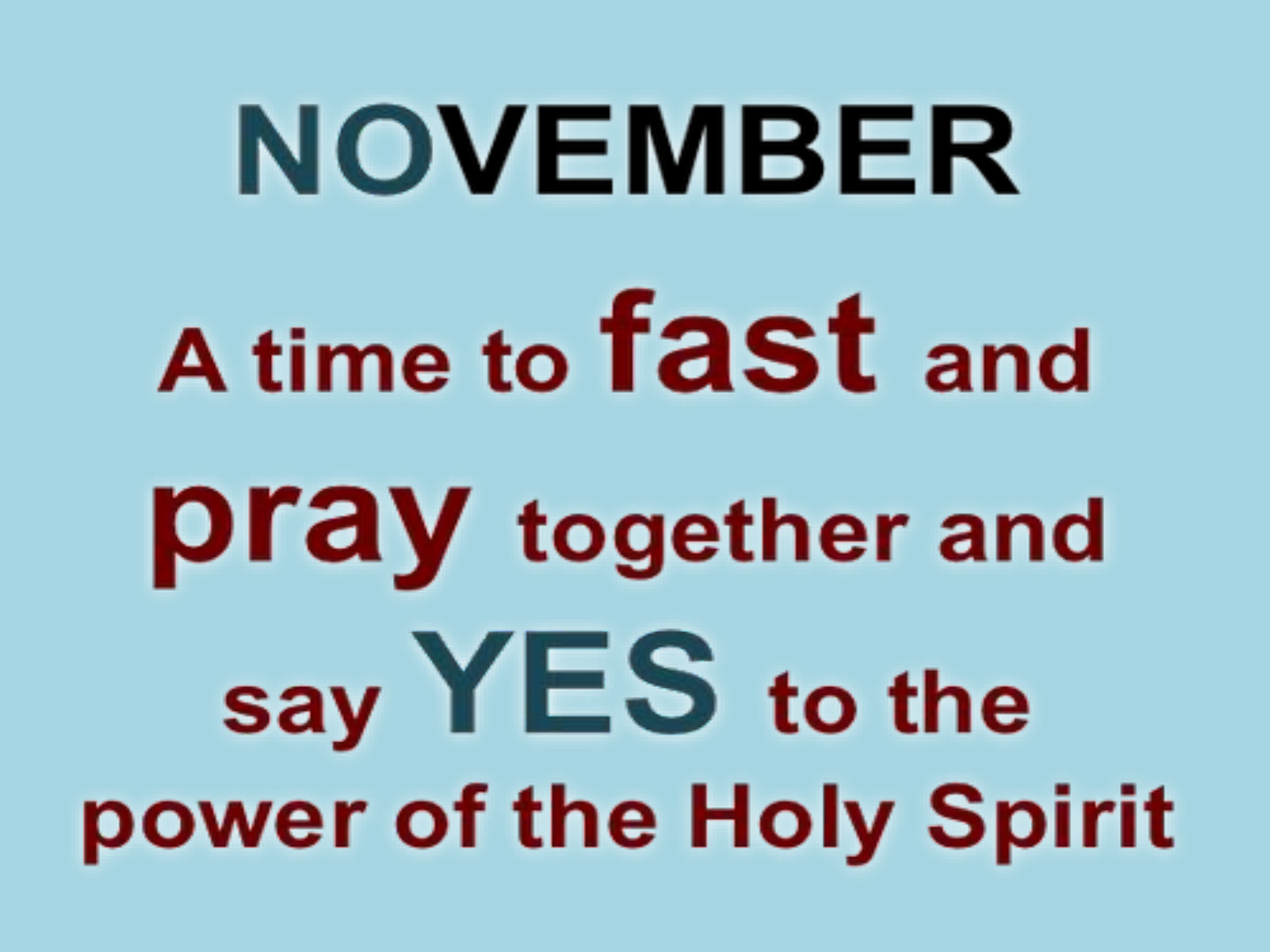# **Why So Fast?**

- God's heart is for us to know and love Him and to enjoy our relationship with Him and know and share the fullness of life that He gives.
- The enemy's desire is to stop the above.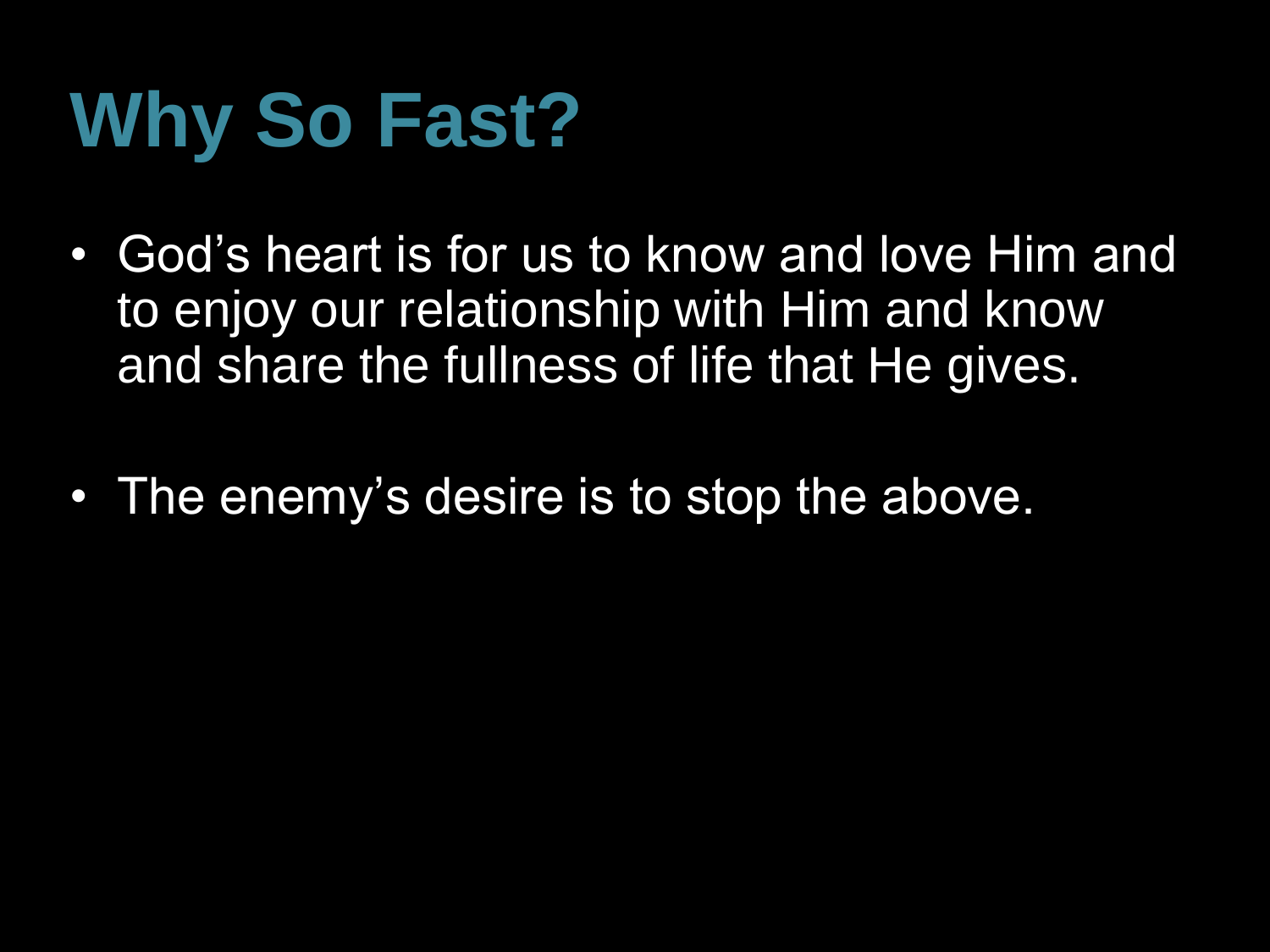#### **'the enemy'**

- satan = Hebrew transliteration meaning adversary or enemy
- devil = derived from diablos in Greek meaning accuser or 'one who slanders'
- Realise the lie you have come to believe
- Renounce the lie and identify it as untrue
- Release the lie and however you received it
- Replace the lie with the truth of God's word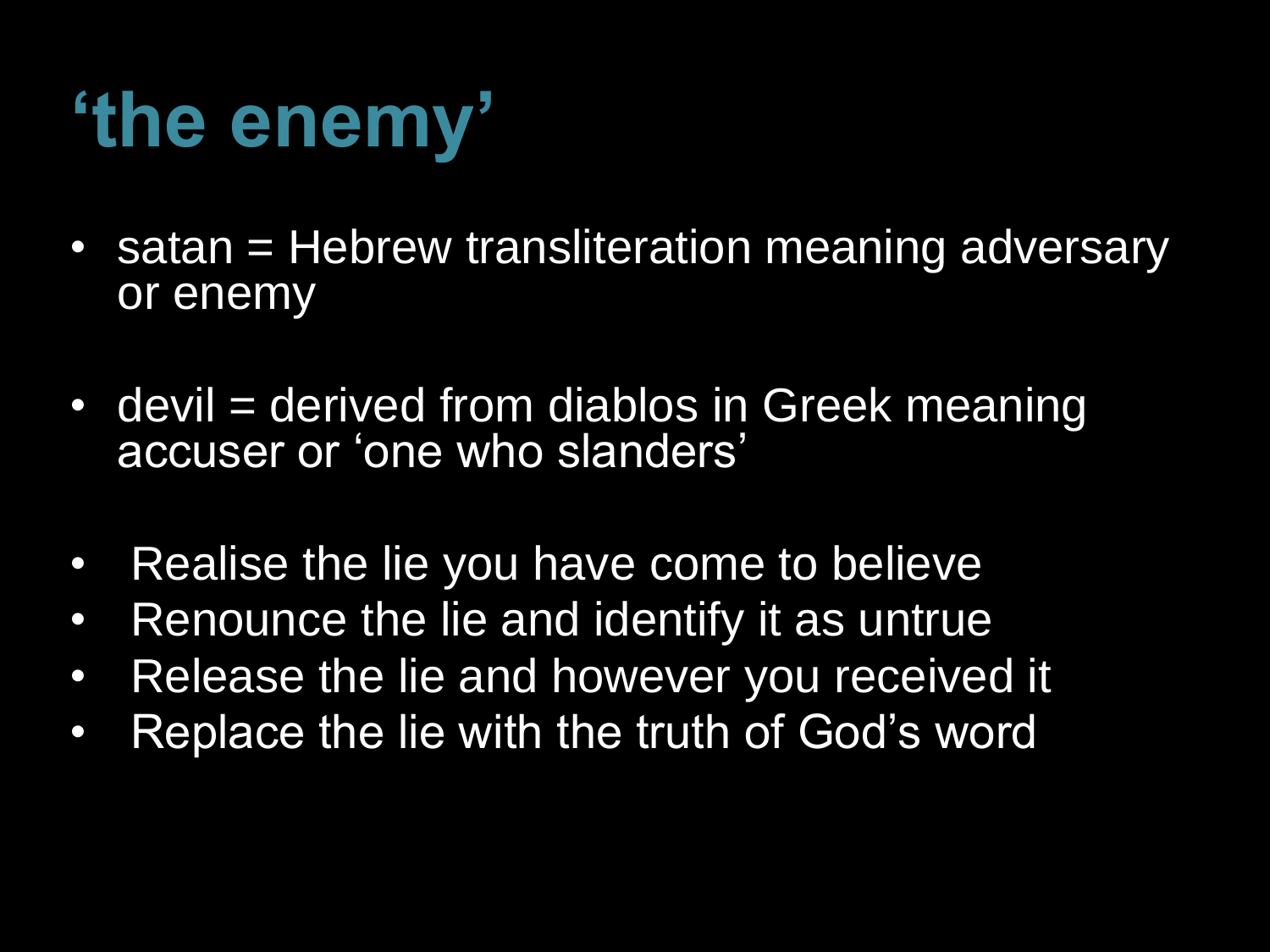#### **Flesh**

- The enemy will seek to twist the desires of our flesh
	- Money, power, sex, greed and so on…
- **Mark 4** Jesus was led up by the Spirit into the wilderness to be tempted by the devil. **2** And after fasting forty days and forty nights, he was hungry. **3** And the tempter came and said to him, "If you are the Son of God, command these stones to become loaves of bread." **4** But he answered, "It is written 'Man shall not live by bread alone but by every word that comes from the mouth of God.'"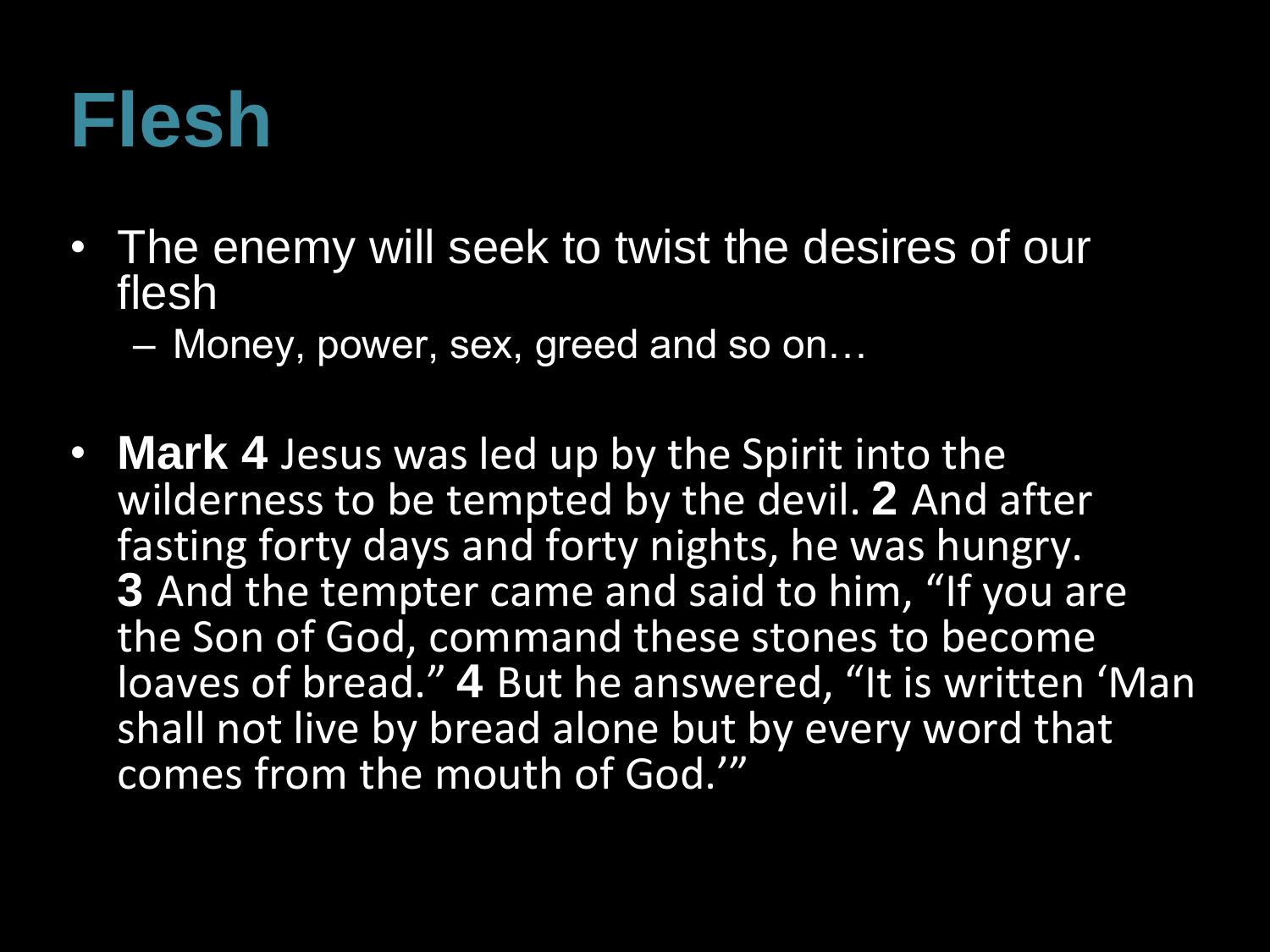# **Led By The Spirit**

- We want to be led by the Spirit – We usually think of this in terms of spiritual gifts
- Jesus was led by the Spirit into the wilderness (Mark 4)
- Does God sometimes lead us into a wilderness in order to achieve for us a greater purpose?
- May we be led by the Spirit into NOvember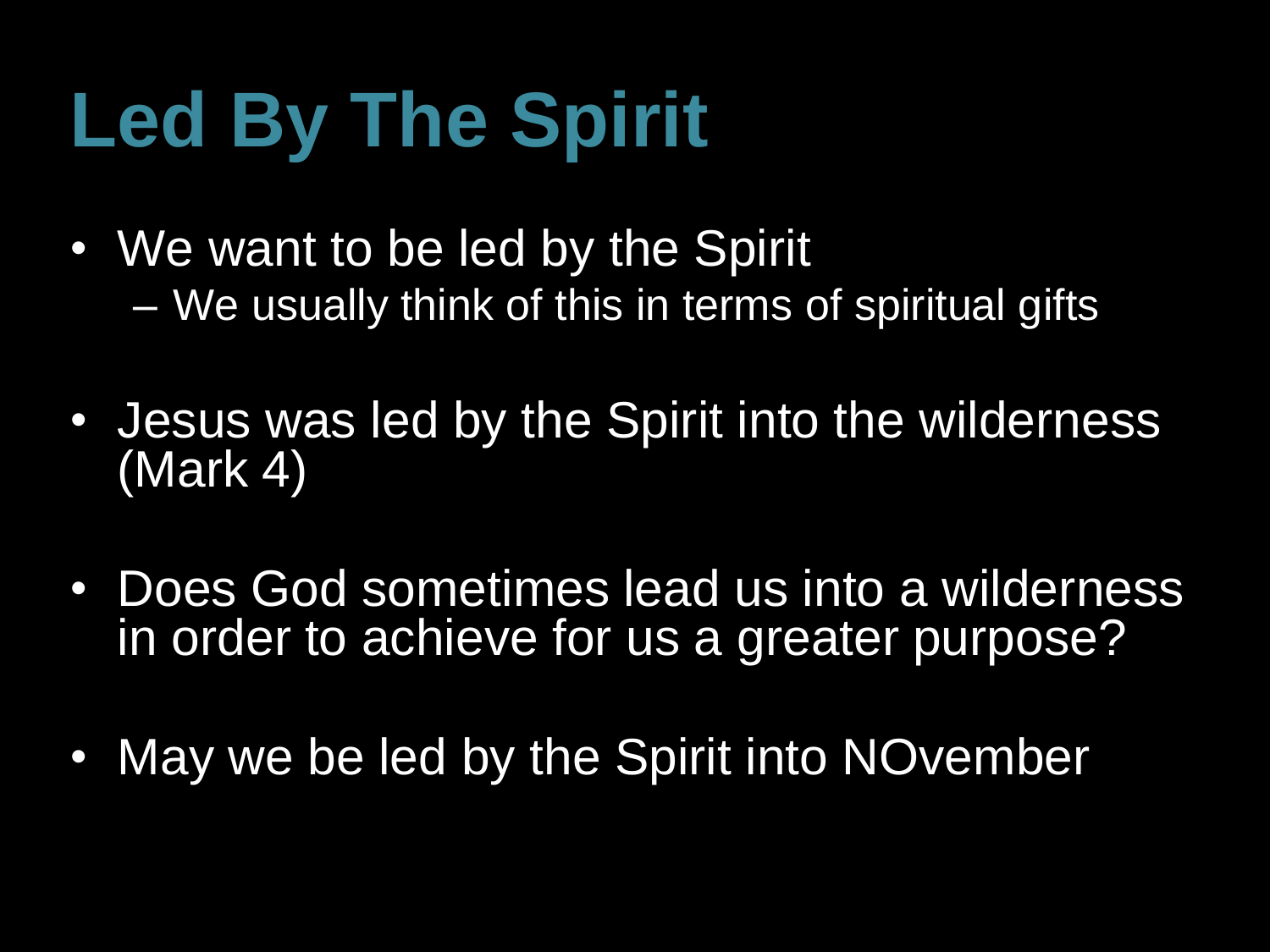#### **Minds on the Things of The Spirit**

• **Romans 8:5** For those who live according to the flesh set their minds on the things of the flesh, but those who live according to the Spirit set their minds on the things of the Spirit. **6** For to set the mind on the flesh is death, but to set the mind on the Spirit is life and peace. **7** For the mind that is set on the flesh is hostile to God, for it does not submit to God's law; indeed, it cannot. **8** Those who are in the flesh cannot please God.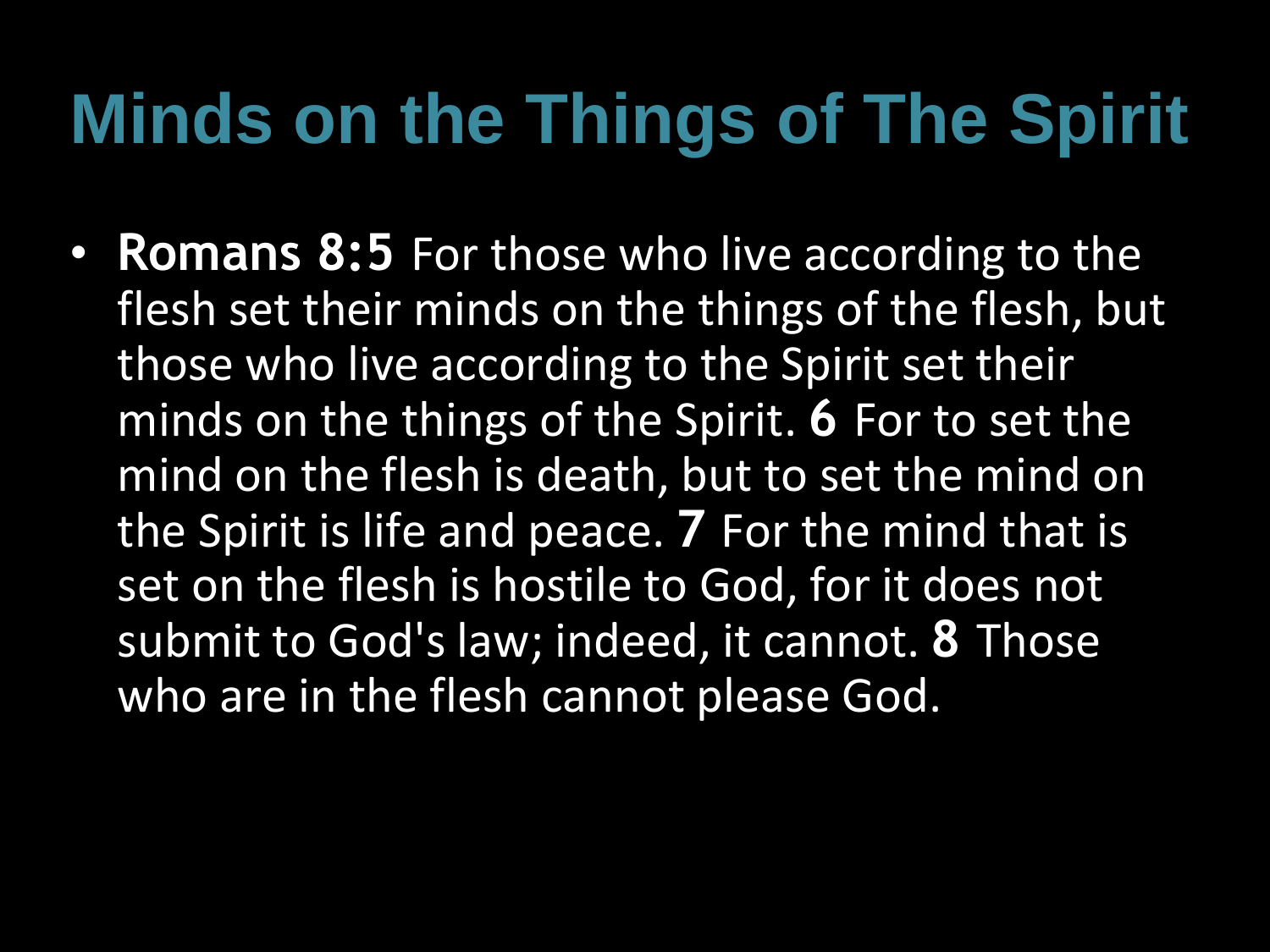### **Walking in the Spirit**

**Gal 5:16-24** But I say, walk by the Spirit, and you will not gratify the desires of the flesh…

• Things of the Spirit ≠ Fruits of the Spirit?

… self-control; against such things there is no law. And those who belong to Christ Jesus have crucified the flesh with its passions and desires.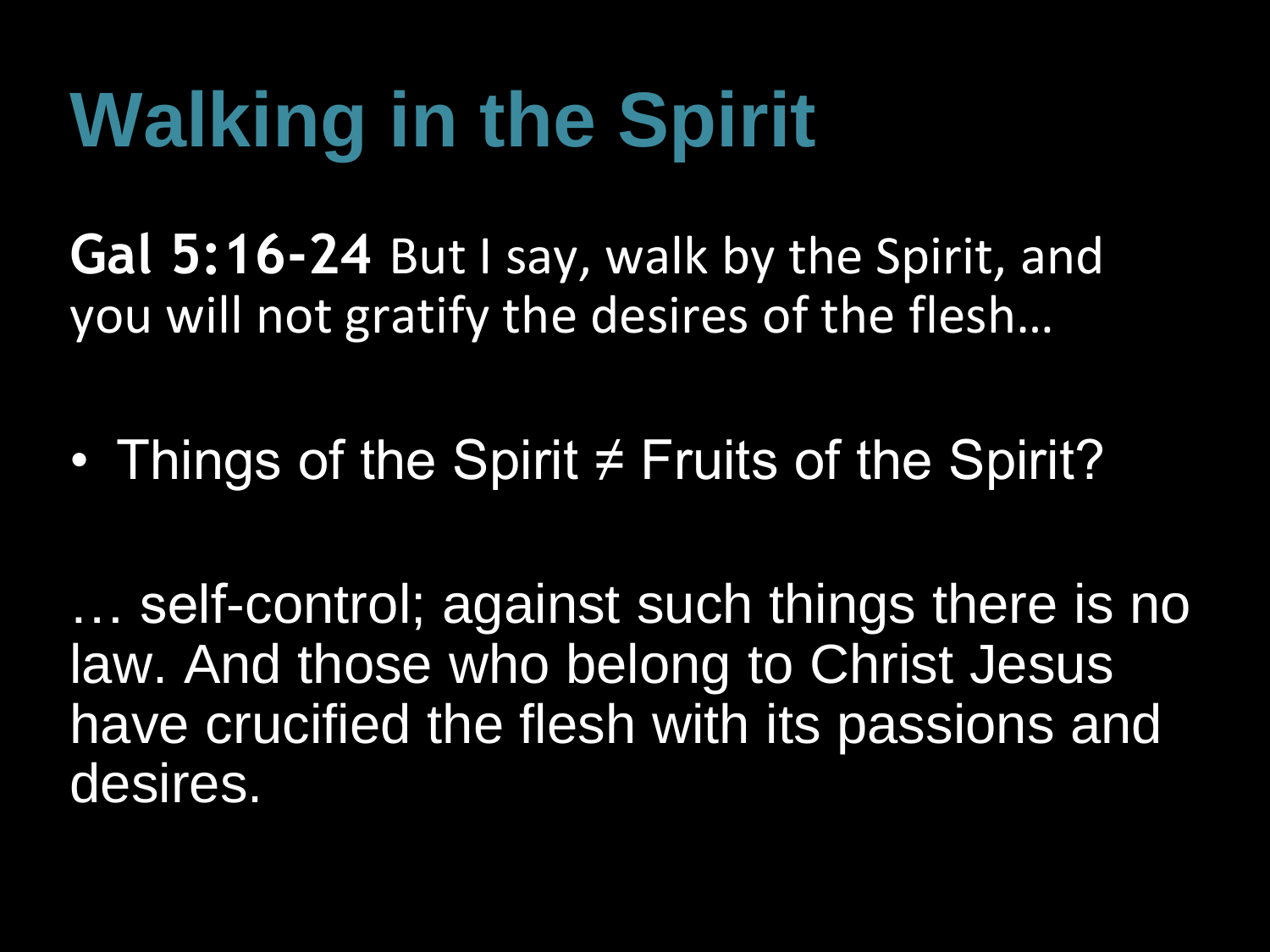#### **Power of the Spirit**

- **Mark4:13** And when the devil had ended every temptation, he departed from him until an opportune time.**14** And Jesus returned in the power of the Spirit to Galilee, and a report about him went out through all the surrounding country. **15** And he taught in their synagogues, being glorified by all.
- His wilderness experience moved him from being 'led by' to being in 'the power of' the Spirit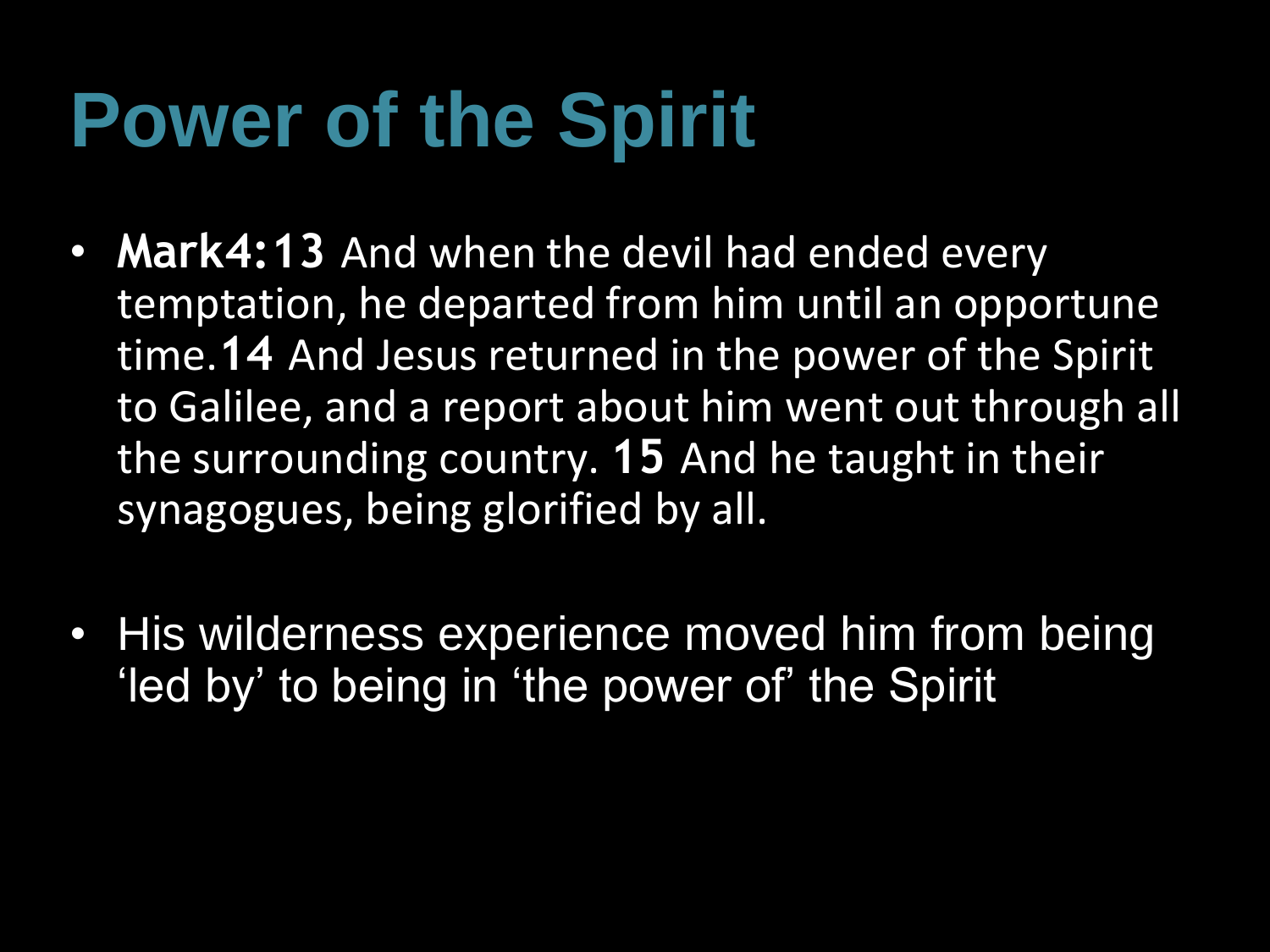## **Holding Fast…**

- "Throughout scripture fasting refers to abstaining from food for spiritual purposes" (Richard Foster, Celebration of Discipline).
- Not for physical benefits (e.g. to lose weight)
- Not a hunger strike to hold God to ransom!
- Is between you and God
- Occasionally corporate (The day of atonement)
- Expected (Matt 6:16 'When you fast')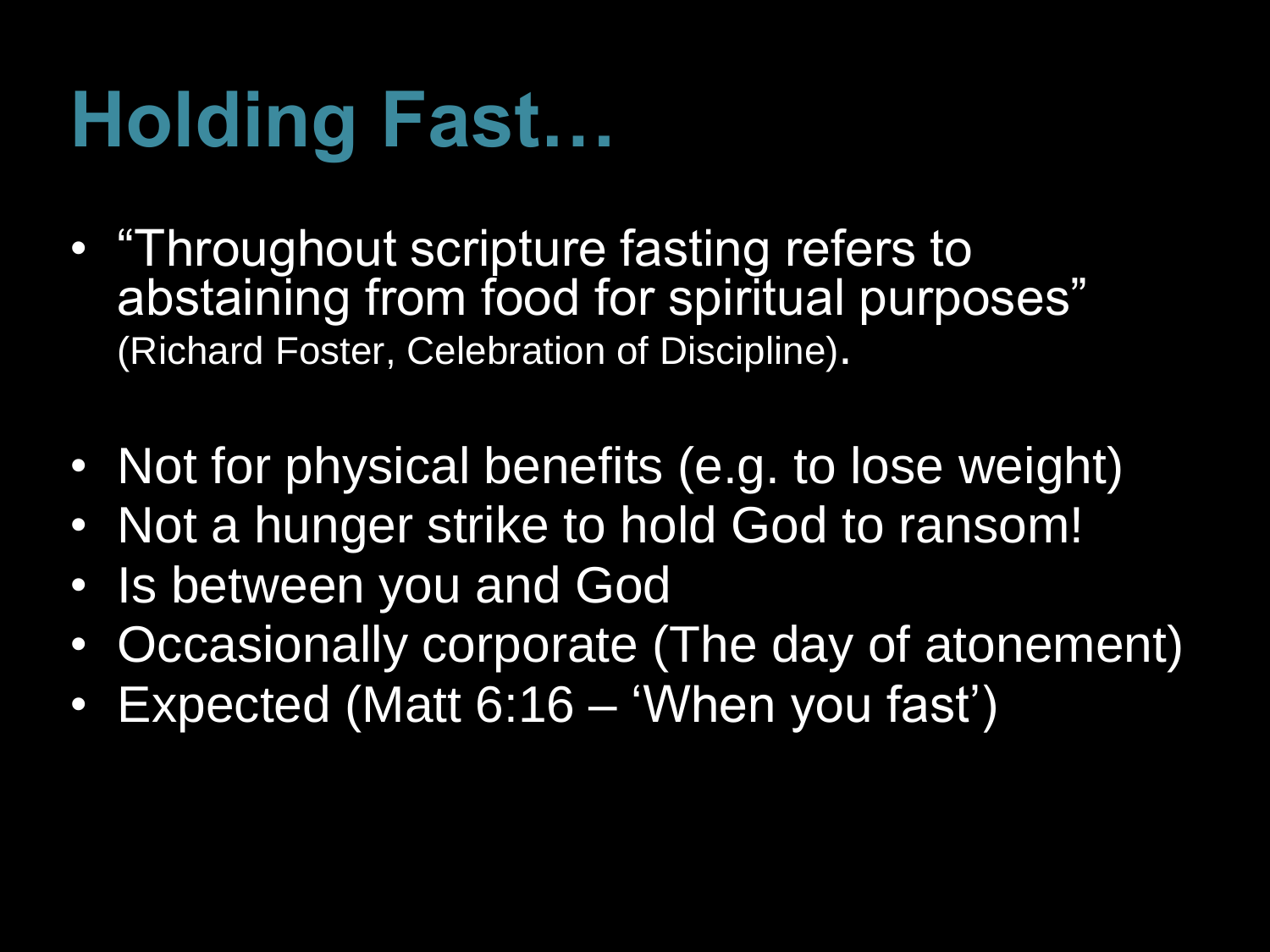#### **Fasting for a Purpose**

• **Acts 13:2** While they were worshiping the Lord and fasting, the Holy Spirit said, "Set apart for me Barnabas and Saul for the work to which I have called them." **3** Then after fasting and praying they laid their hands on them and sent them off. 4 So, being sent out by the Holy Spirit, they went down to Seleucia, and from there they sailed to Cyprus.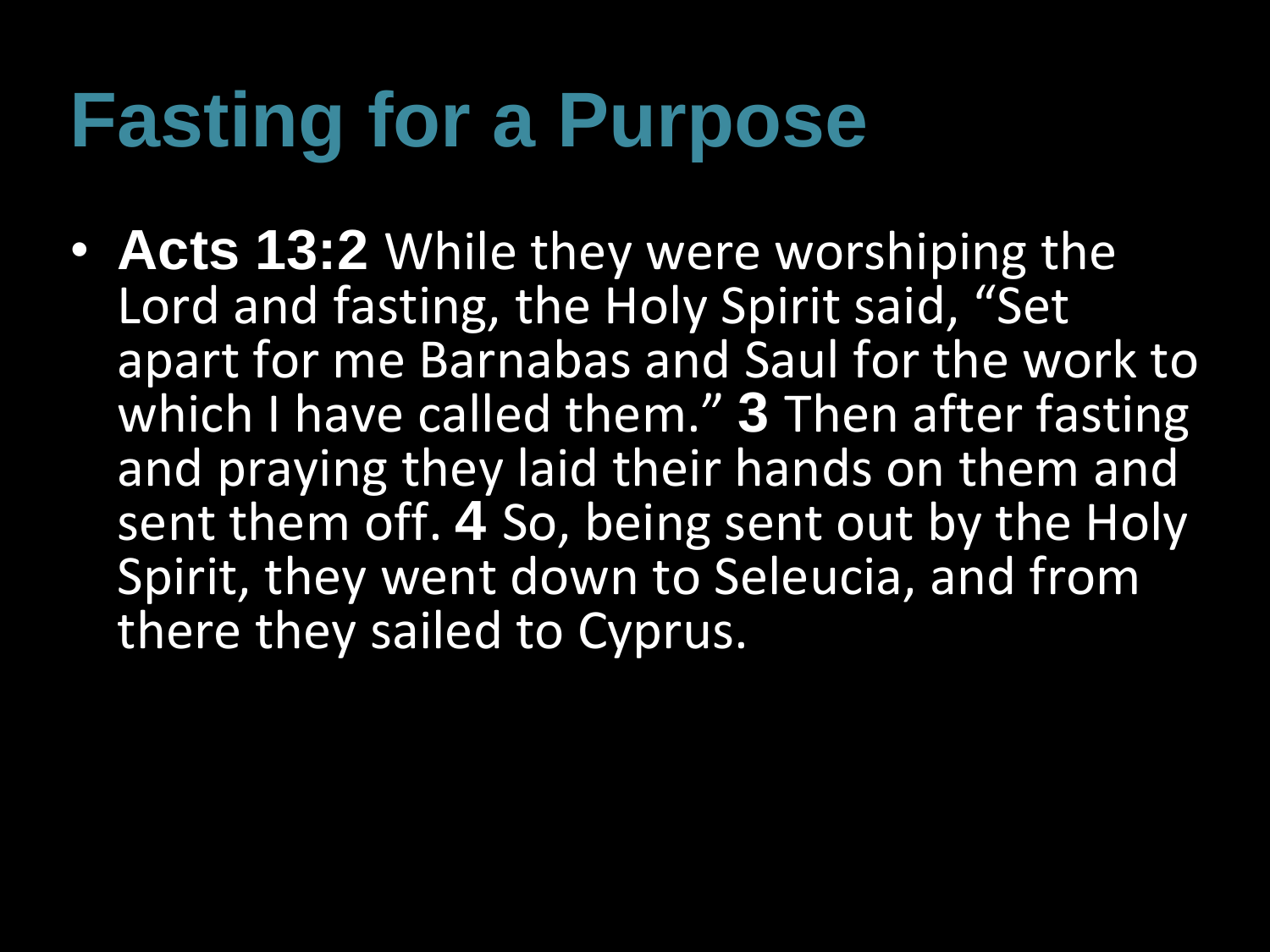#### **Present Purposes**

- Many who are going through challenging situations
- Launching of new ministries
- The current financial situation for ECF
- The current political climate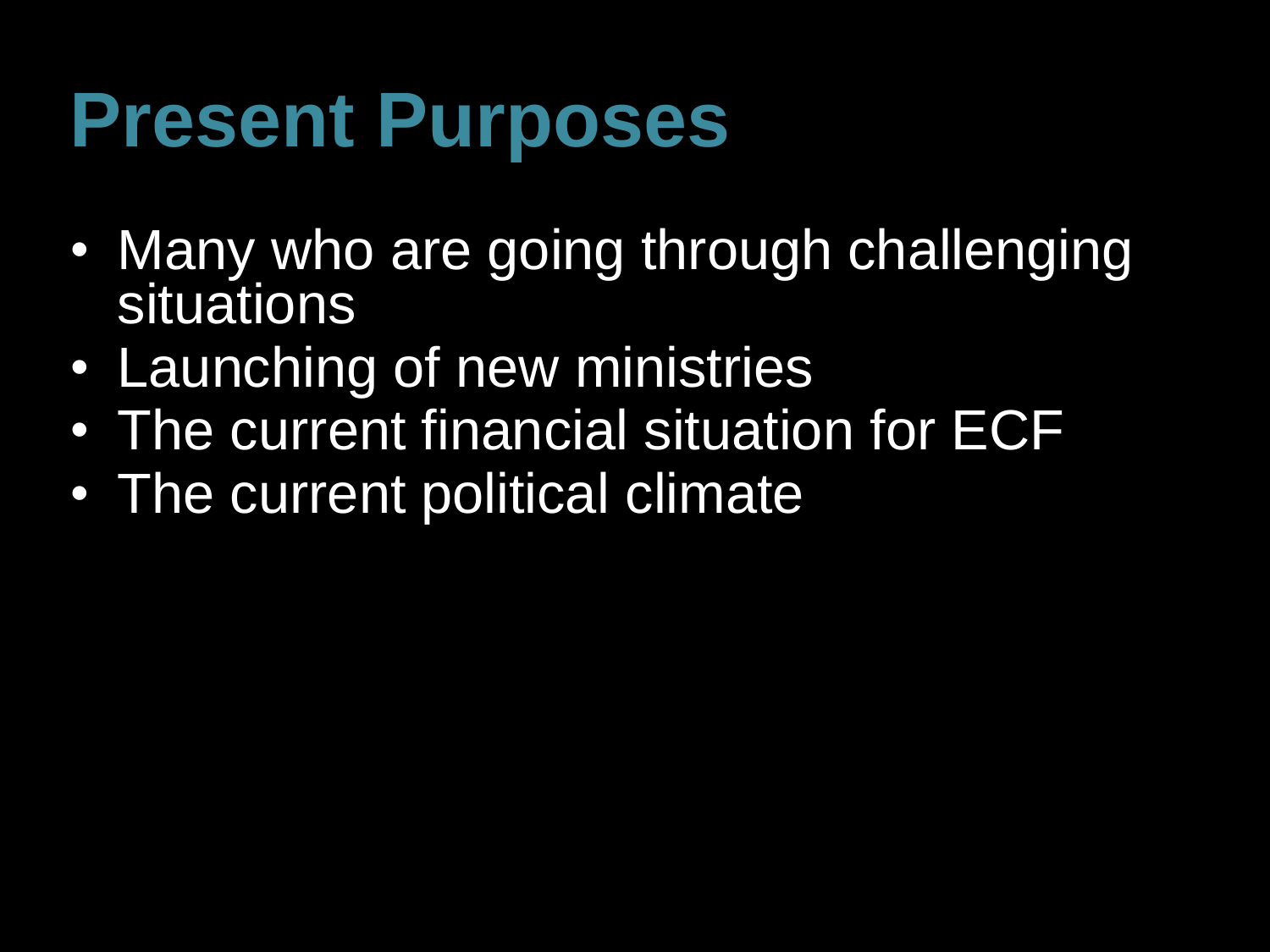# **Why So Fast?**

- To overcome the flesh and grow in self control
- To increase reliance upon & intimacy with God
- To grow in the authority and power of the Spirit
- For specific purposes
- It is expected as part of a Christ-following life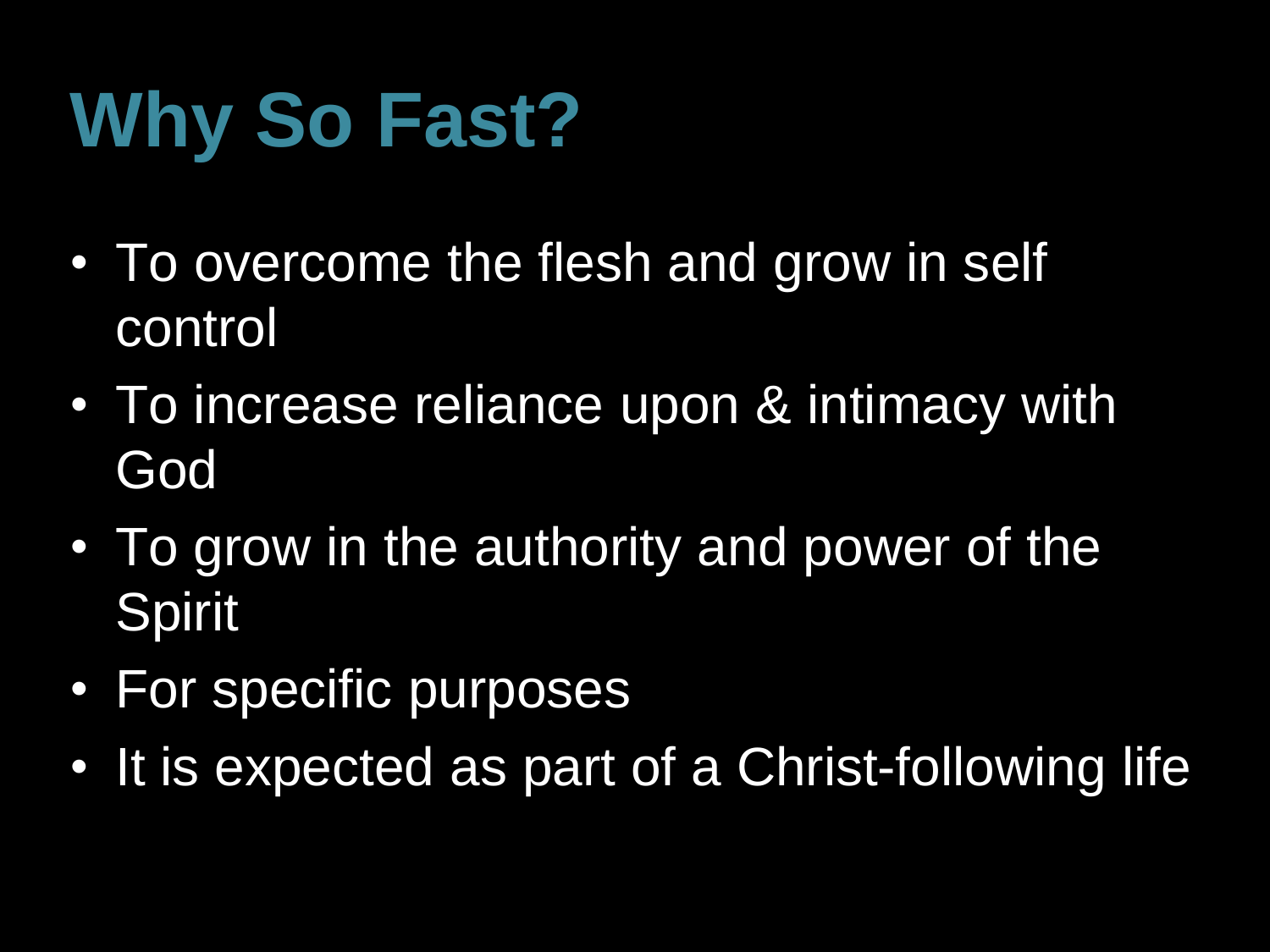#### **How So Fast?**

- Humbly; not seeking attention
- Individually or corporately
- Usually (but not exclusively) from food
- With correct motivation
- Making good use of the time to pray
- Led by the Spirit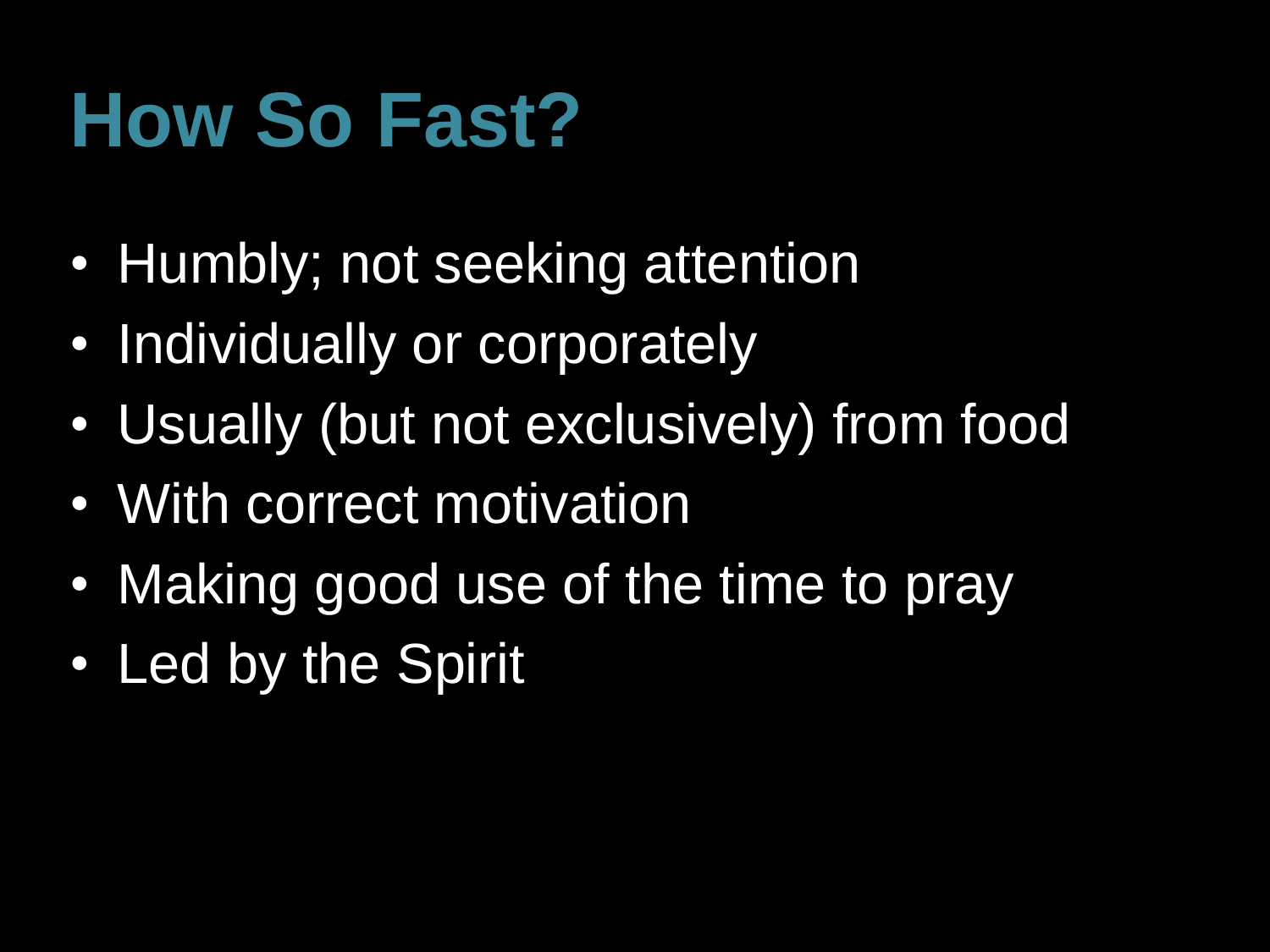#### **How So Fast?**

- A certain food/drink for the month
- A particular meal each day
- A certain day each week
- Something other than food that you 'rely' upon
	- TV
	- Social Media
	- Gaming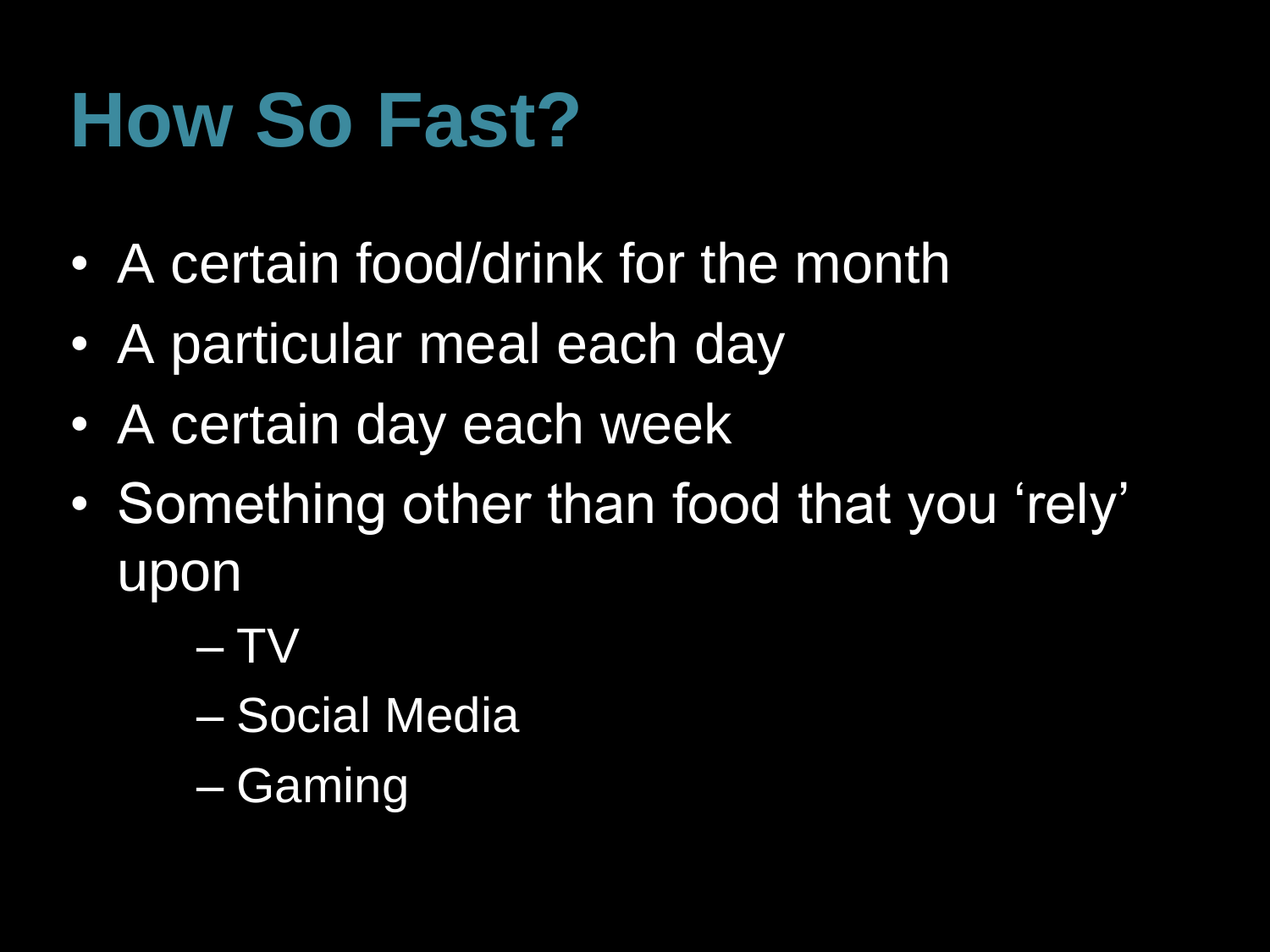# **overcome the flesh and be led and empowered by the Spirit**